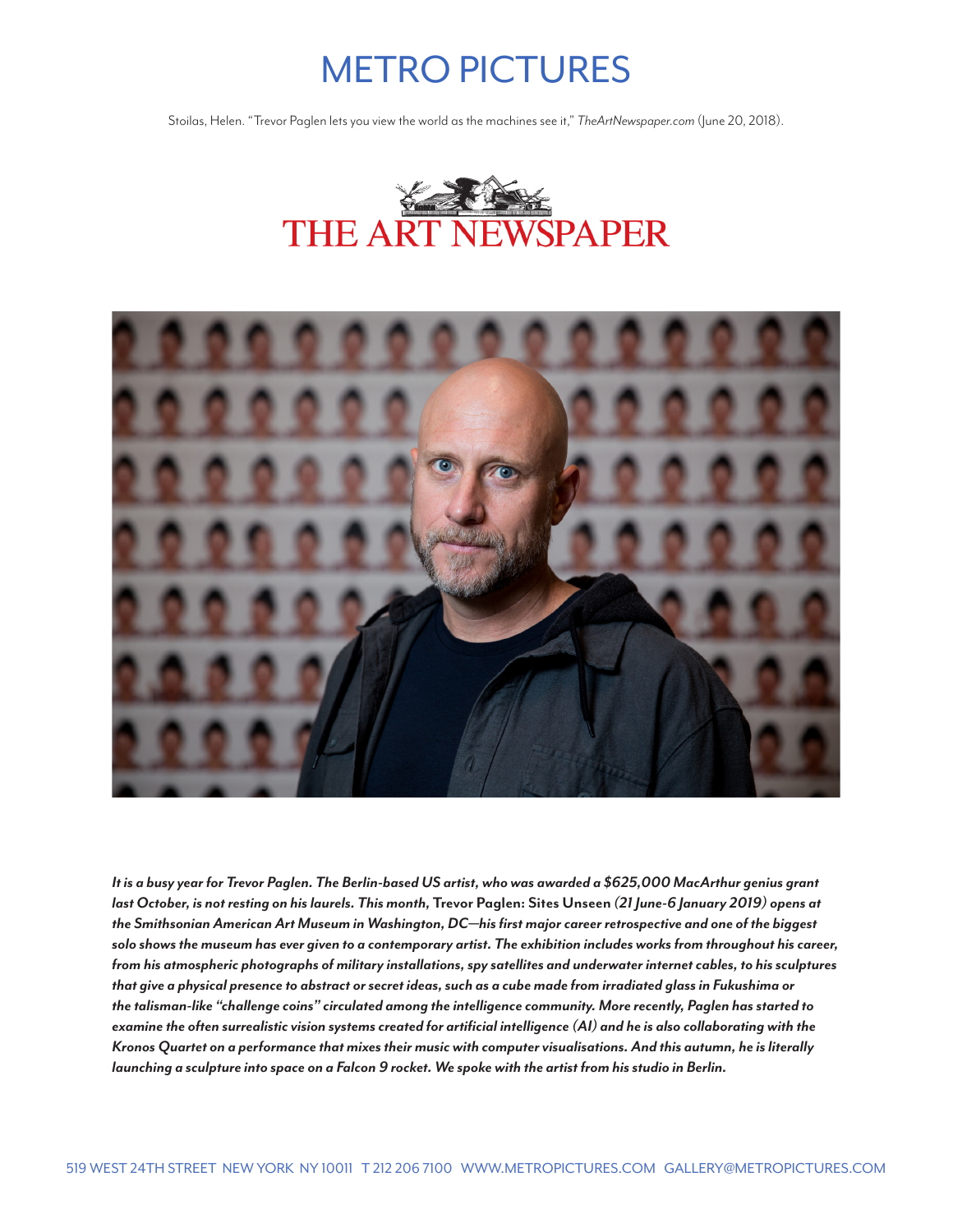

Trevor Paglen, *Vampire (Corpus: Monsters of Capitalism) Adversarially Evolved Hallucination* (2017), dye sublimation print

# **The Art Newspaper: For an artist like you, who works with themes of surveillance and hidden mechanisms and power structures, having a show in Washington, DC...**

Trevor Paglen: In a federal institution.

# **...in a federal institution, what's that like?**

It's a lot of paperwork.

## **Do you feel at all like you're getting into the belly of the beast?**

No, not at all. I expect there to be a lot of interest because so many people that work there are, to one extent or another, involved with some of the programmes that my work touches on. So I think it'll be a really interesting audience because there will be a lot of people for whom the things my work is about are a part of their everyday lives.

I've had that happen pretty regularly, that there is a lot of interest from places like the intelligence community and the military because I'm looking at things that they're involved with, in the same way that if you made an exhibition about plumbing, maybe plumbers would be interested in it, you know?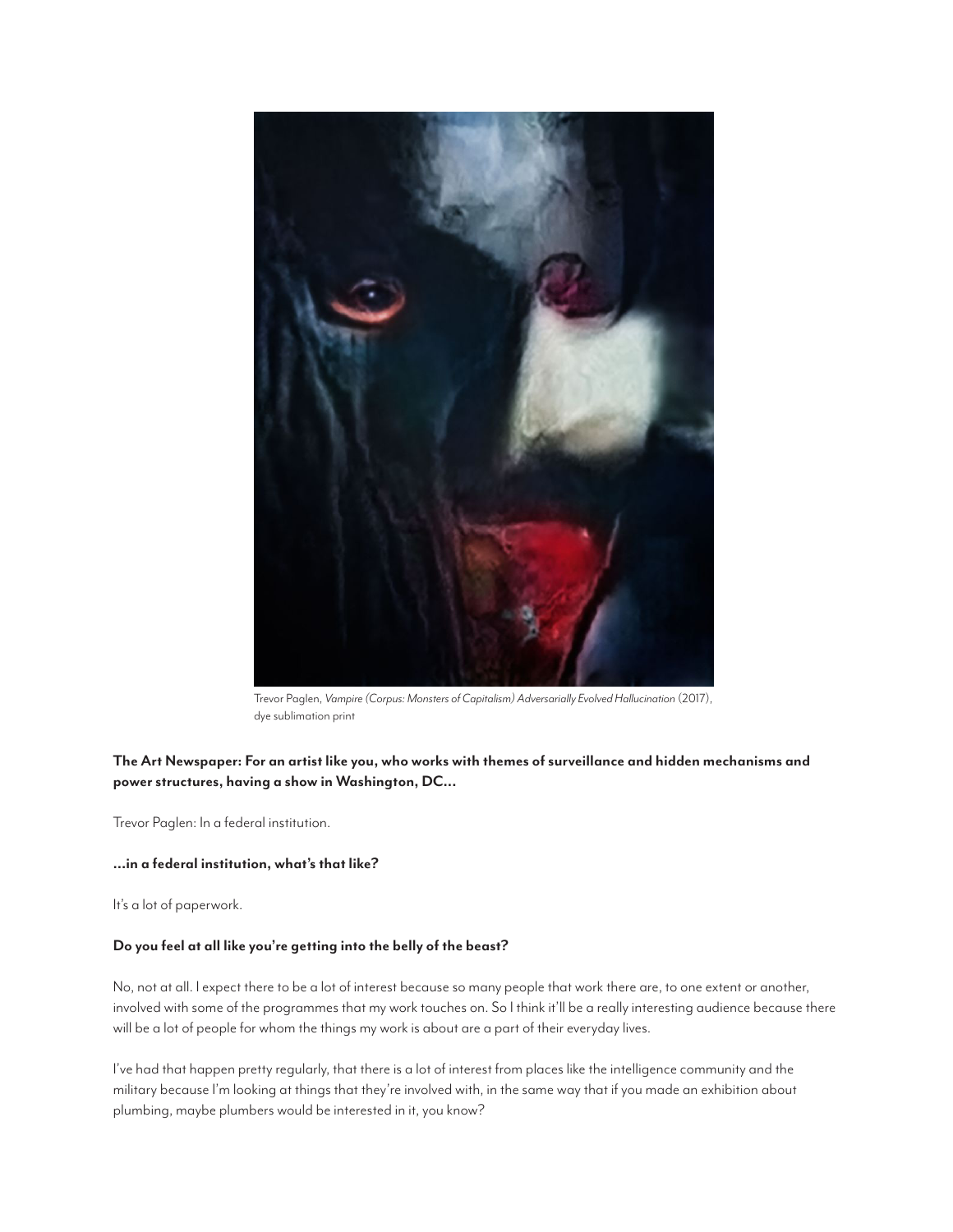

Trevor Paglen, *Reaper Drone (Indian Springs, NV; Distance ~ 2 miles)* (2010) C-print

## **What has it been like to revisit some of your earlier works?**

For me, all the works are connected; there is a pretty clear thread through everything. It's been fun to go back and work with pieces that I haven't worked with for a long time. And to have a moment where you can look at everything together, which I've never done before really, and realise: "OK, I've been doing this for a while."

It's also about making connections, setting up juxtapositions between different bodies of work in ways that I would not have expected. In other words, the exhibition is not really chronological at all. There are different threads; one is thinking about landscape just as a form, another is about the sky as a kind of landscape.

The show has really early photographs that I was taking of different secret military bases using telescopes. Those are the kind of images that are falling apart. And I did a lot of work around looking at mass surveillance infrastructures, like NSA [National Security Agency] infrastructures and undersea cables, and looking at spy satellites and drones in the skies, and the skies through computer vision systems. There are certain kinds of tropes that I keep returning to, looking at them through different lenses, as it were, both literally and metaphorically. So it's been fun to see all of those in relation to each other.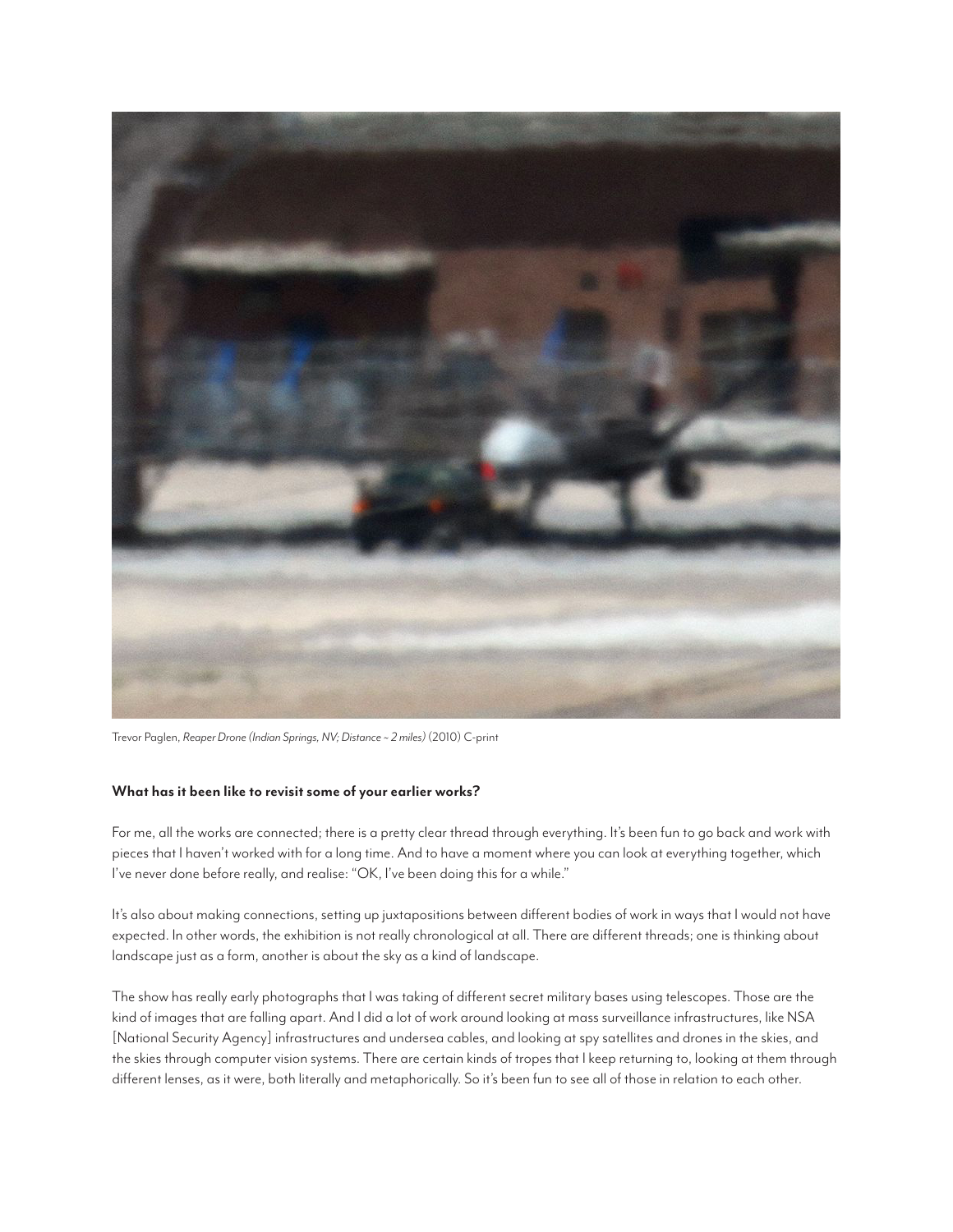

Trevor Paglen, *Shoshone Falls, Hough Transform; Haar* (2017), silver gelatin print

# **You've been working with artificial intelligence (AI) lately, creating images based on how AI sees the world. How are those connected to the earlier photographic work?**

One continuous theme has been thinking about the relationship between technologies of seeing and power, and how autonomous vision systems literally see the world. With the AI works, it's almost like saying: "Let's see what the world looks like from the vantage point of that spy satellite. Let's see what the world looks like from the vantage point of the artificial intelligence that's trying to understand all of the images or all the metadata that's running through the undersea cables." So the computer vision works are almost changing that point of view of the observer to the machine itself, whereas most of my works have been very consciously made from the vantage point of a person somewhere, looking at something.

# **A human person.**

Yeah, exactly, a figure standing somewhere looking at something. And that's predominantly the vantage point that I use. So the machine vision works are different, obviously, in that sense because some of them are from the vantage point of a person, but it's always a non-human person that's looking at the image, or an algorithm. And then, of course, you're making an image that's viewable by humans, but it's asking you as a viewer to imagine that you are a machine.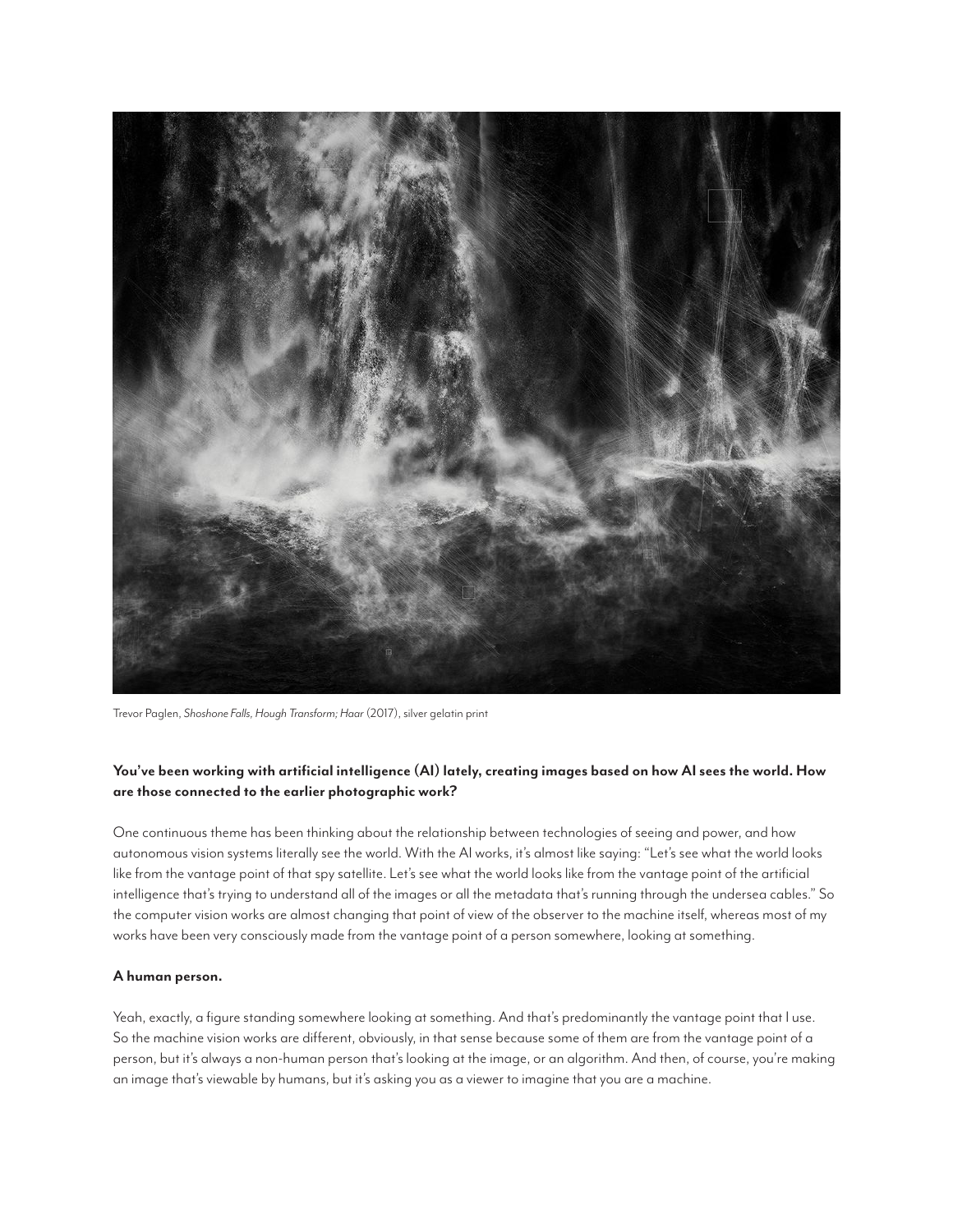

*They Watch the Moon* (2010) C-print

# **It's more sympathetic in a way because when you're looking at a landscape or a system the person is removed, whereas with the AI works, you draw a connection with how our eyes interpret visual data for our brains.**

Exactly. A big part of that work is trying to show you how autonomous visions see differently than humans and what kinds of abstractions a computer vision system is making out of an image. How are those abstractions different than the kind of abstractions we make out of images when we look at them?

# **You're also working with the Kronos Quartet on a live performance called** *Sight Machin***e that you first did in San Francisco last year.**

That was a one-off show, and we thought it was really successful and decided that we wanted to keep doing it. We basically retooled the entire show to turn it into a version that we can take on the road, that can travel. The whole basement of my studio is a giant setup for that right now.

In the performance, the Kronos Quartet is playing and there are about 20 cameras on stage with them, looking at them from various angles. And those cameras are all attached to a custom computer vision system that we built, that allows us to take all kinds of artificial intelligence algorithms and run the feeds from the cameras through that system. Then we project—behind the quartet, as they're playing—a vision of the show as seen through the software. So you're watching the performance, and at the same time you're watching the performance as seen through different computer systems.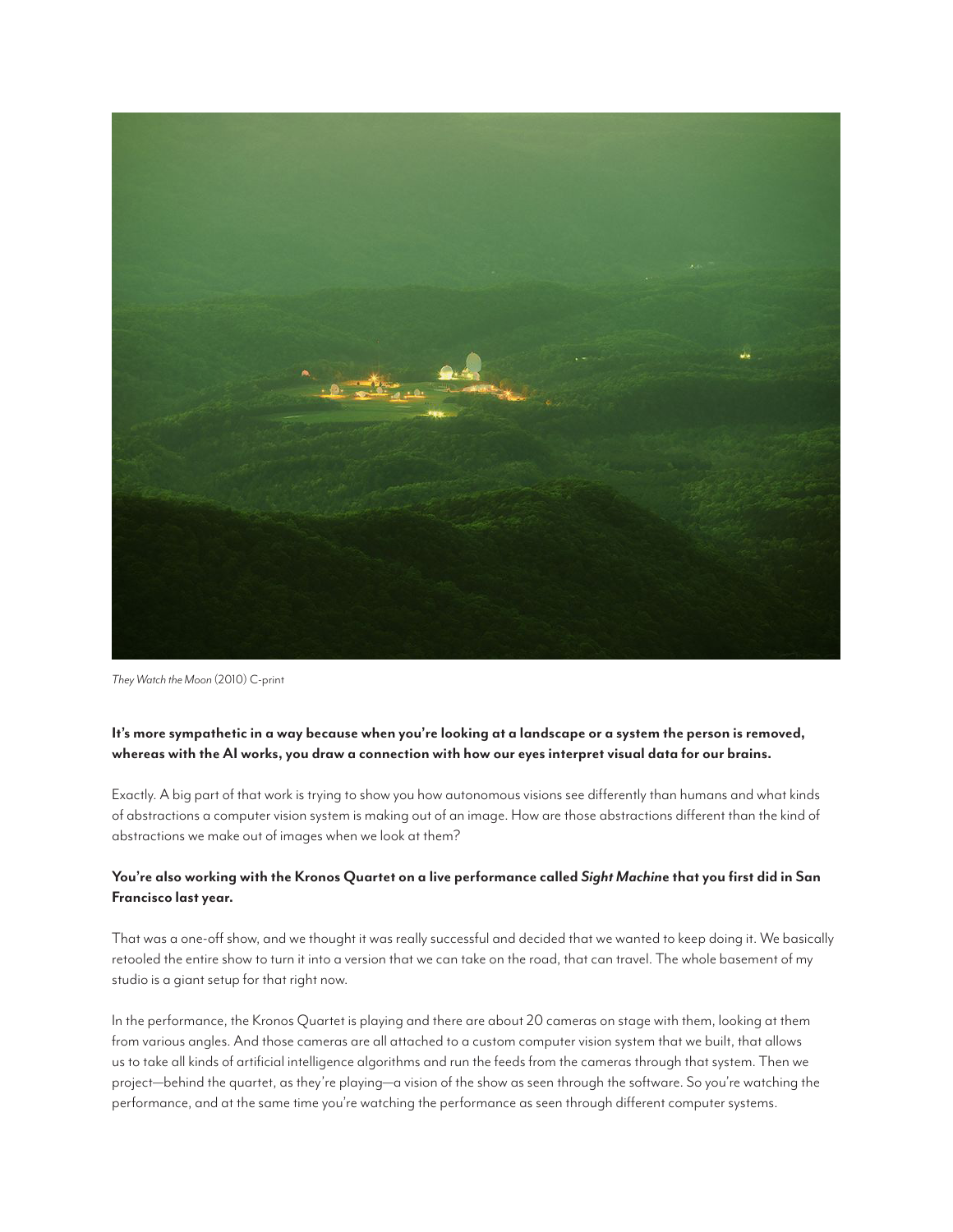

Design concept rendering for Trevor Paglen: Orbital Reflector, co-produced and presented by the Nevada Museum of Art

There is a huge range of these systems that you encounter over the course of the show. What does the Kronos Quartet look like as seen through a guided missile? What do they look like as seen through a self-driving car? What do they look like as seen through an artificial intelligence that's trying to figure out their age, or their gender, or their emotional state?

## **Is the visualisation different every time because the performance is always different?**

It's different every time in the same way that every music performance is a little bit different, but it's the same music that's always played. And we have a score also for the computer vision that maps on to the music.

## **Do you see AI as a positive force in the future or do you think it's dangerous?**

I've been talking about this quite a lot recently. I think there are always political structures that are built into infrastructures. In the case of AI, the way that AI works in real life is that it can only function at massive scales. Like when we're talking about AI, we're really only talking about seven companies in the world that are able to do it at that scale—Amazon, Google, Facebook, Baidu, Microsoft, a couple more.

You need tremendous amounts of data in order to really make AI sing and make it do useful stuff. And because you need that volume of data, you can really only do it if you have an infrastructure that is basically a planetary-scale surveillance infrastructure. And then you have to have the ability to consolidate that information in centralised places, ie corporations or states. And so, given those two facts, the politics of the infrastructure is one of extreme centralisation of power in either nation-states, which China would be a good example of, or in corporations, like the Facebooks and Amazons.

On top of that is the extent to which artificial intelligence is built on a bedrock of human labour practices. In other words, if you're sorting millions or tens of millions of images in order to train AI systems, people have to go and look at all of those images, and tag them, and flag them. And that's done through things like [the crowdsourcing platform] Amazon Mechanical Turk, that's usually piecemeal work that's farmed out to developing countries and pays very little.